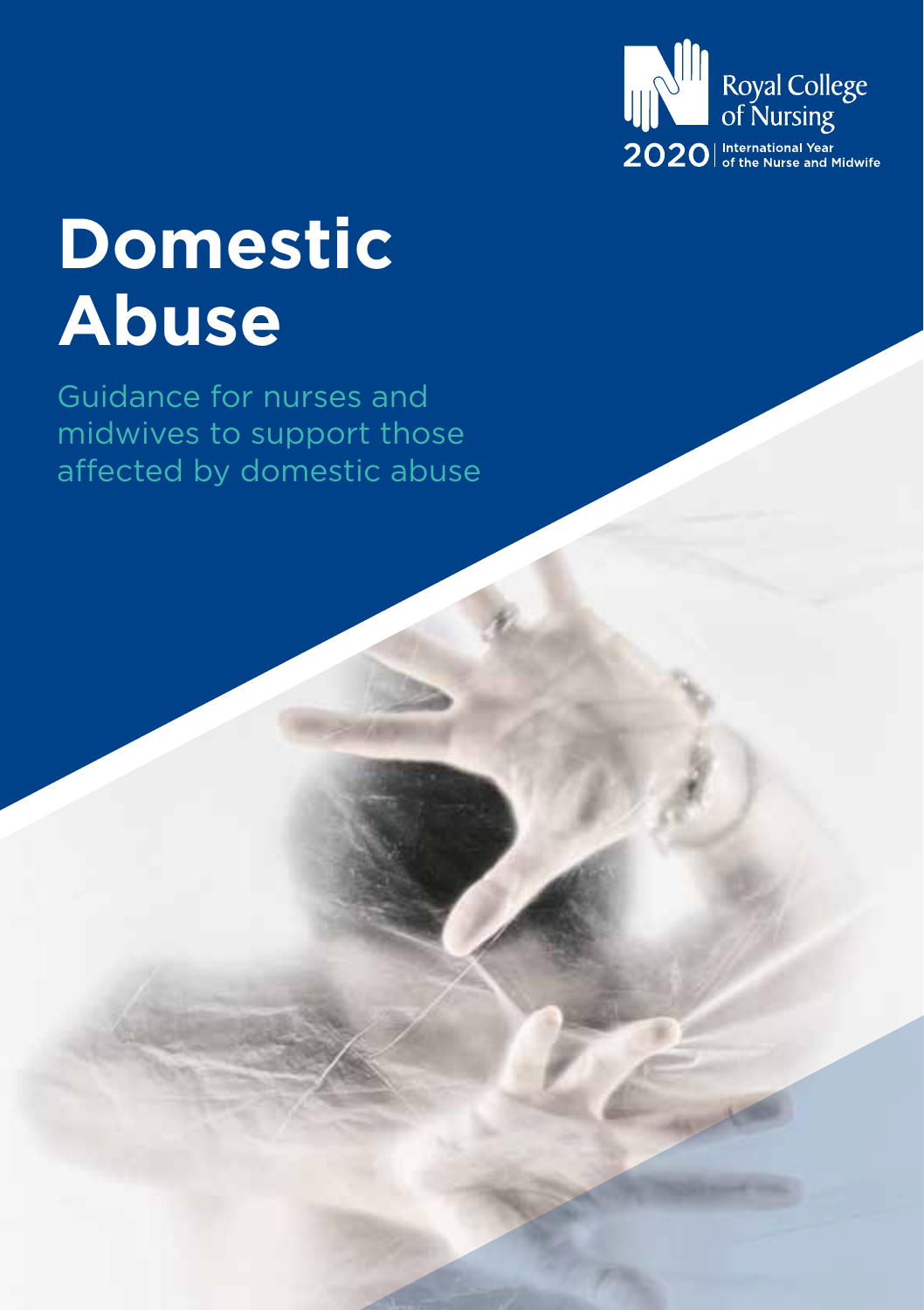### **Domestic abuse is a significant safeguarding issue in all societies and is a challenging issue for everyone**

This guide has been developed in response to the recognition by the RCN of the need for nurses, midwives and health care support workers and all health care professionals to have an understanding of the impact of the domestic abuse of patients, clients and colleagues.

Domestic abuse describes a continuum of behaviour ranging from verbal abuse, threats and intimidation, manipulative behaviour, coercive control, physical and sexual assault, through to rape and murder.

It is a complex issue that all health care professionals should have some understanding about. They should be aware of who can be affected, how individual victims may present in differing health care settings, how the subject could be approached, and most importantly what professionals can do to help and support victims of abuse.

#### **Please note:**

This publication uses the term domestic abuse, whilst recognising that the terms domestic violence, intimate partner violence and related terms may be used in other contexts.

men will experience domestic abuse in **1 in 6 1 in 5 4-5**

their lifetime

children have been exposed to domestic abuse

women globally are directly affected by domestic abuse

### For more information go to:

www.rcn.org.uk/clinical-topics/domestic-violence-and-abuse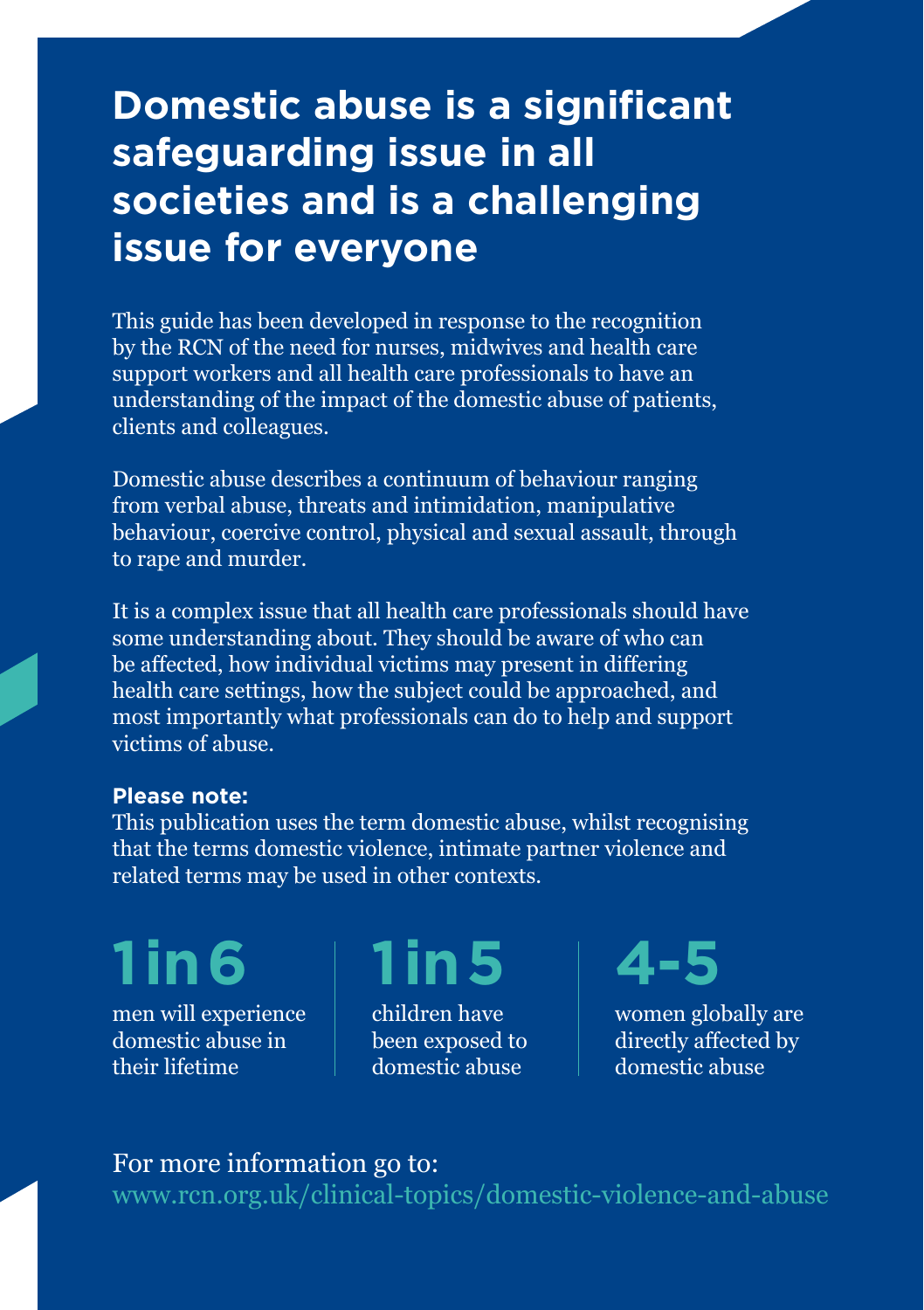### **Definition of domestic abuse**

"Any incident or pattern of incidents of controlling, coercive, threatening behaviour, violence or abuse between those aged 16 or over who are, or have been, intimate partners or family members regardless of gender or sexuality."

Abuse can take many forms such as:

- psychological
- financial
- physical
- emotional
- sexual
- coercive control.

Perpetrators can fluctuate between forms of abuse at any time during a relationship.

In Scotland, the current definition focuses on partners or ex-partners and does not include familial abuse.

Domestic abuse is perpetrated by a partner or ex-partner and can include physical, sexual, mental and emotional abuse. It is characterised by a pattern of coercive control which often escalates in frequency and severity over time. www.healthscotland.scot/health-topics/gender-based-violence/domestic-abuse

The new Domestic Abuse (Scotland) Act 2018 can be found here: www.legislation.gov.uk/asp/2018/5/introduction/enacted

In England and Wales the Domestic Abuse Bill remains before parliament in 2020. www.gov.uk/government/publications/domestic-abuse-bill-2020-factsheets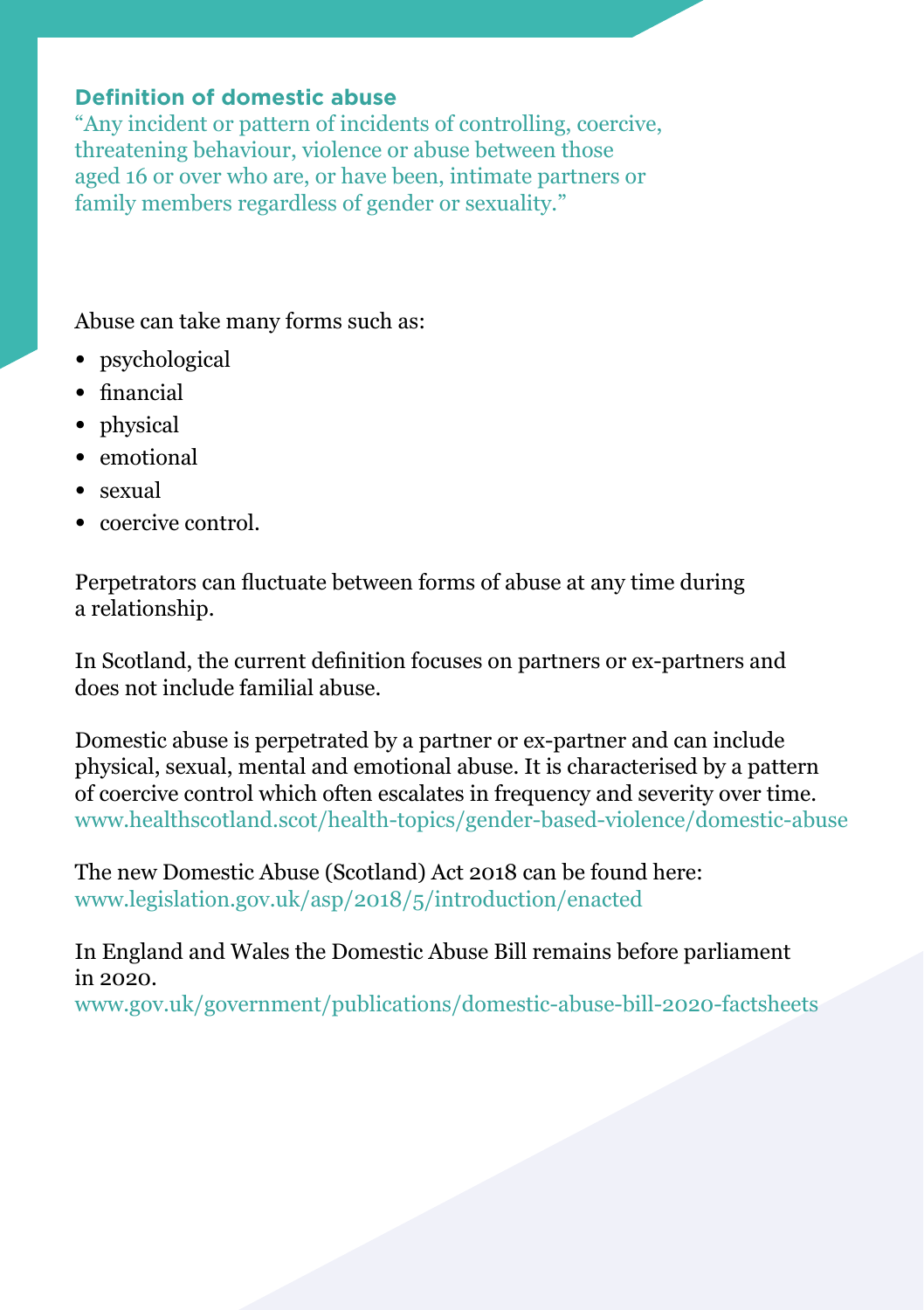### **Domestic abuse:**

- is not exclusively male against female
- is not gender, race, sexual orientation, religion, culture or age specific
- children growing up exposed to domestic abuse may suffer a range of behavioural and emotional disturbances. These can also be associated with perpetrating or experiencing violence later in life
- abuse can begin at any time in a relationship, and may last a lifetime
- the victim and the perpetrator are known to each other but not necessarily partners
- other family members, children and parents can be the perpetrators
- victims and perpetrators may be among the health care professional community
- is a major safeguarding issue and all health care professionals have a role in increasing awareness, and being inquiring when confronted with behaviours that raise concerns and alarm.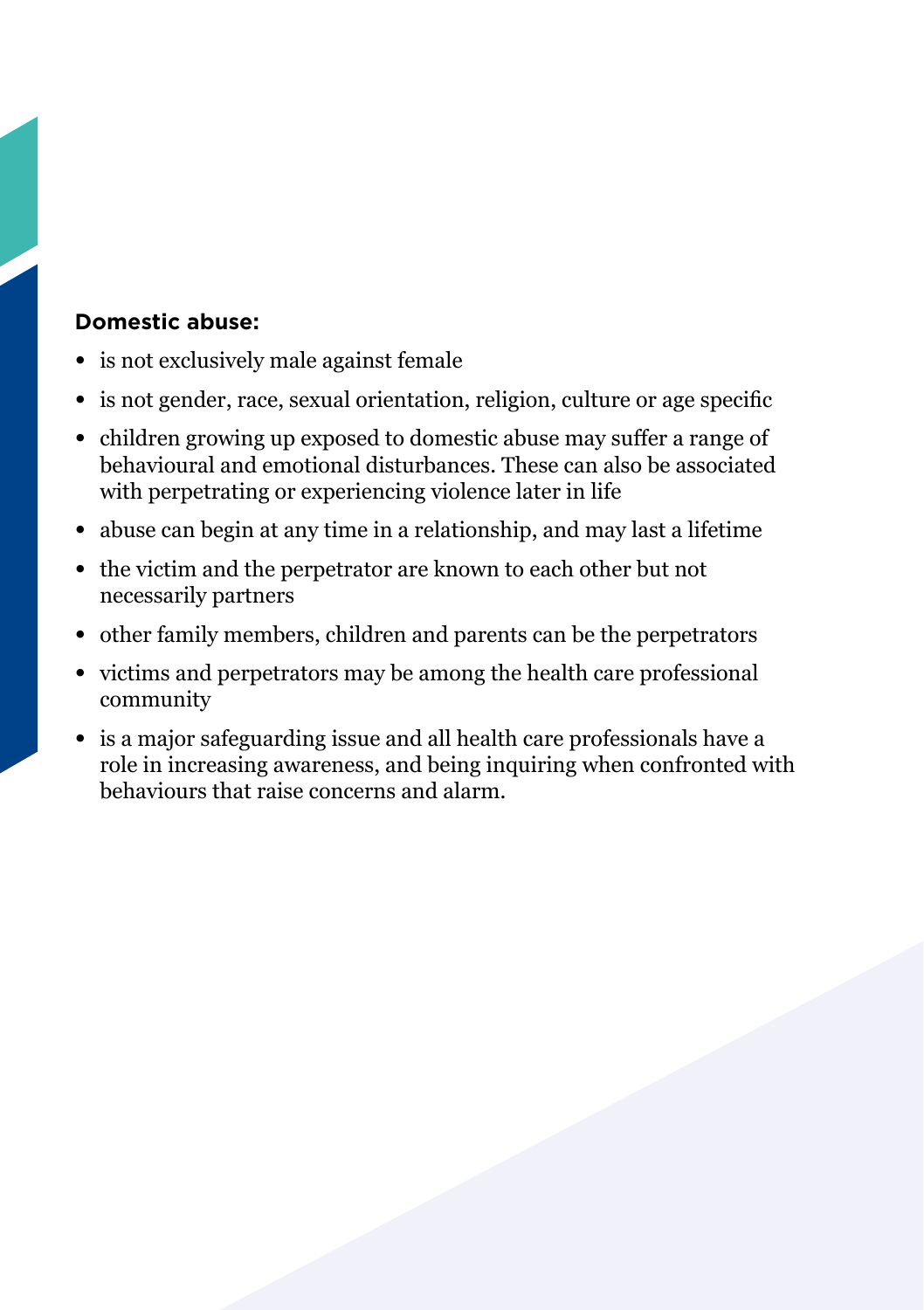# **Indicators of possible domestic abuse**

- Symptoms of depression, anxiety, post-traumatic stress disorder, sleep disorders.
- Suicidal tendencies or self harming (including post-separation violence and murder).
- Alcohol or other substance misuse.
- Unexplained chronic gastrointestinal symptoms.
- Unexplained gynaecological symptoms, including pelvic pain and sexual dysfunction.
- Adverse reproductive outcomes, including multiple unintended pregnancies or terminations.
- Delayed pregnancy care, miscarriage, premature labour and stillbirth or concealed pregnancy.
- Genitourinary symptoms, including frequent bladder or kidney infections.
- Vaginal bleeding or sexually transmitted infections.
- Chronic unexplained pain.
- Traumatic injury, particularly if repeated and with vague or implausible explanations (eg, burns, bites, cuts or fractures).
- Evidence of self neglect.
- Problems with the central nervous system – headaches, cognitive problems, hearing loss.
- Repeated health consultations with no clear diagnosis. The person may describe themselves as 'accident prone', 'silly'; providing a vague history of injuries.
- Intrusive 'other person' in consultations, including partner or spouse, parent, grandparent or an adult child (for elder abuse).
- Avoidance of contact with health professionals.
- Evidence of extreme behaviours.
- Changes in behaviour amongst any children or others in the household.
- The victim of the abuse can be the last person one might expect as they often blend into the background, do not create a fuss, are grateful and appear 'normal'.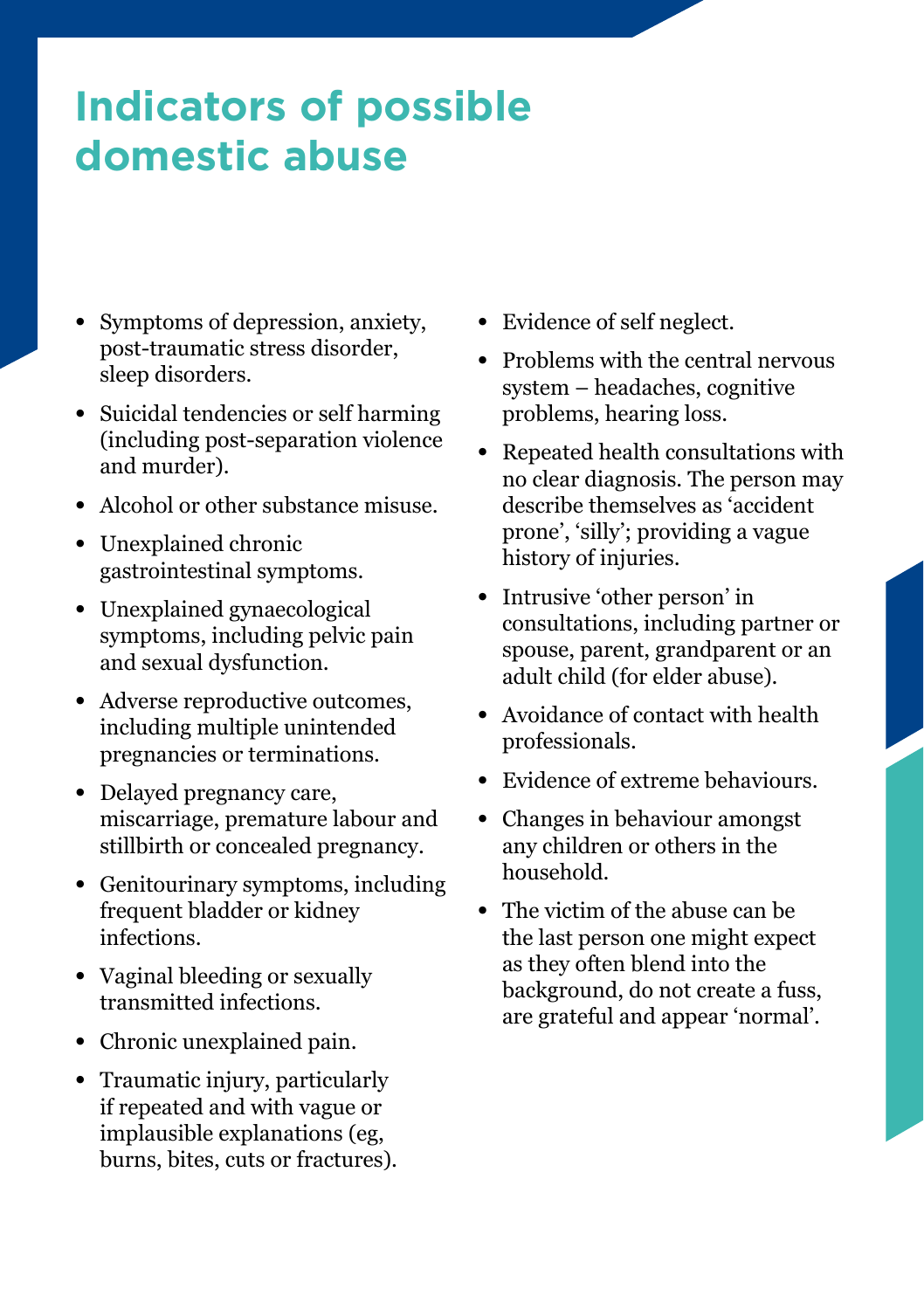## **Domestic abuse is essentially a pattern of behaviour not generally limited to a one-off incident**

The key differences between it and other forms of abuse are:

- unlike stranger abuse or violence, domestic abuse takes place largely in private and behind closed doors
- the survivor and the perpetrator are known to each other
- there is often a lack of objective evidence that abuse has taken place
- outsiders may take the view that that domestic abuse is less serious
- the abuse rarely happens once and tends to increase in frequency and severity over time
- the abuser may have a great deal of intimate knowledge about their victim and hurt them in subtle ways that may not be understood by others
- physical injuries can easily be targeted on places on the body where they are unlikely to be seen by others
- the victim may not realise they have become a victim as the manipulation is subtle and can be over a long period of time
- it is less likely to be reported to the police.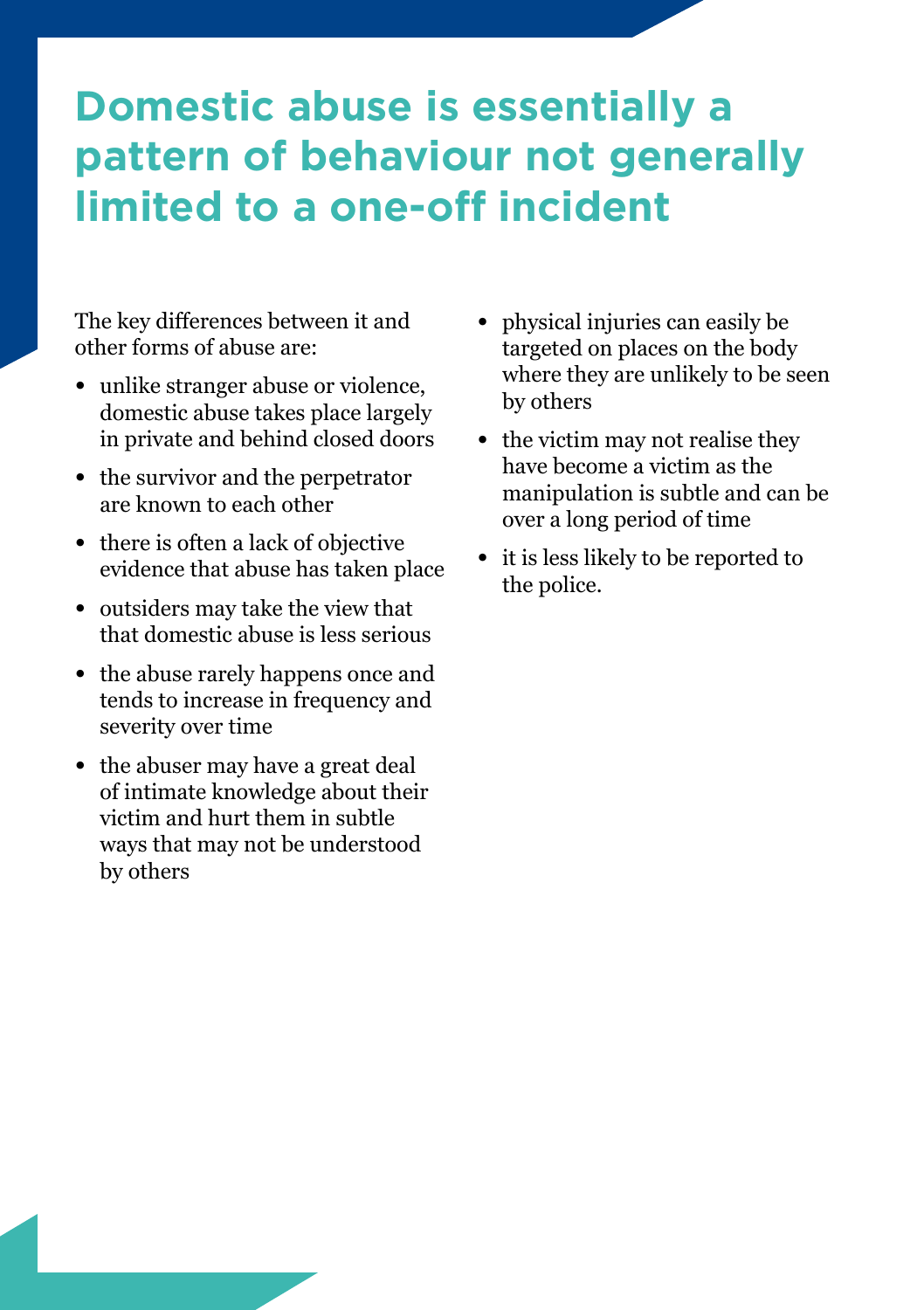# **Help for nursing and midwifery staff concerned about domestic abuse**

The NICE guidelines (www.nice.org.uk/guidance/qs116) advocate that these conversations need to have time, they need to be carried out in privacy, and with an official interpreter if the individual does not speak English.

It is important to also check if there are children in the home and consider any concerns regarding safeguarding of children.

NICE also advocates all A&E departments have a named nurse for domestic abuse, who represents at Multi-agency Risk Assessment Conference (MARAC) meetings, who can develop interest groups, improve education and awareness.

When asking questions about domestic abuse it can be a partner or spouse, boyfriend/girlfriend or ex-spouse or old boyfriend/girlfriend, or any other significant person in their life. For example, it might be a grown up child, while perpetrators in "forced marriages" are often the mother/grandmother. Other family members might also be the perpetrators.

There is no definitive list but having some key questions to help start a conversation when concerns are triggered is helpful.

- Do you feel safe at home/have you ever felt unsafe in your home situation?
- Has anyone ever hit, slapped, restrained or hurt you physically? Or emotionally?
- At times, are you afraid of your partner? Previous partner? (it could be any other significant person in their life, ie, children, parents or other family members?)
- Does your partner like to boss you around?
- If he/she doesn't get their own way, how do they act?
- Have you ever been forced to do anything you are uncomfortable with?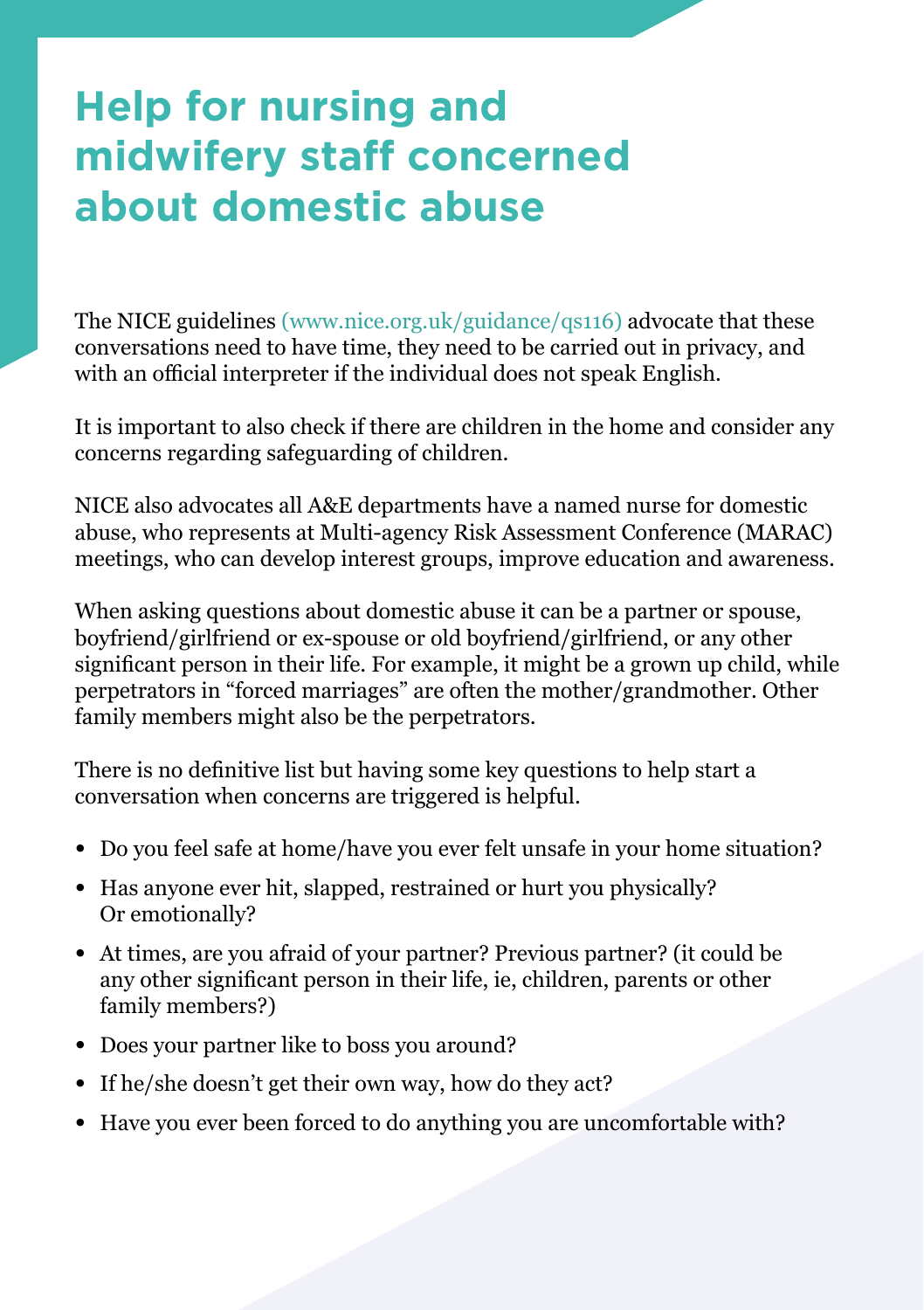- Have you been forced to have sex or do sexual things you are uncomfortable doing?
- When arguing with your partner, do they threaten to hurt you or the children, or someone else?
- Has your partner ever stopped you from leaving home, visiting family or friends, or going to work or school?
- Do you have a say in how to spend money?
- Are any of these things going on now?
- Do you know the care pathways locally to best support those affected by domestic abuse?
- Do you know who to obtain help from? Your manager or local safeguarding lead would normally be your first points of contact.
- If you believe someone is imminent risk of danger, contact the police and the local safeguarding lead.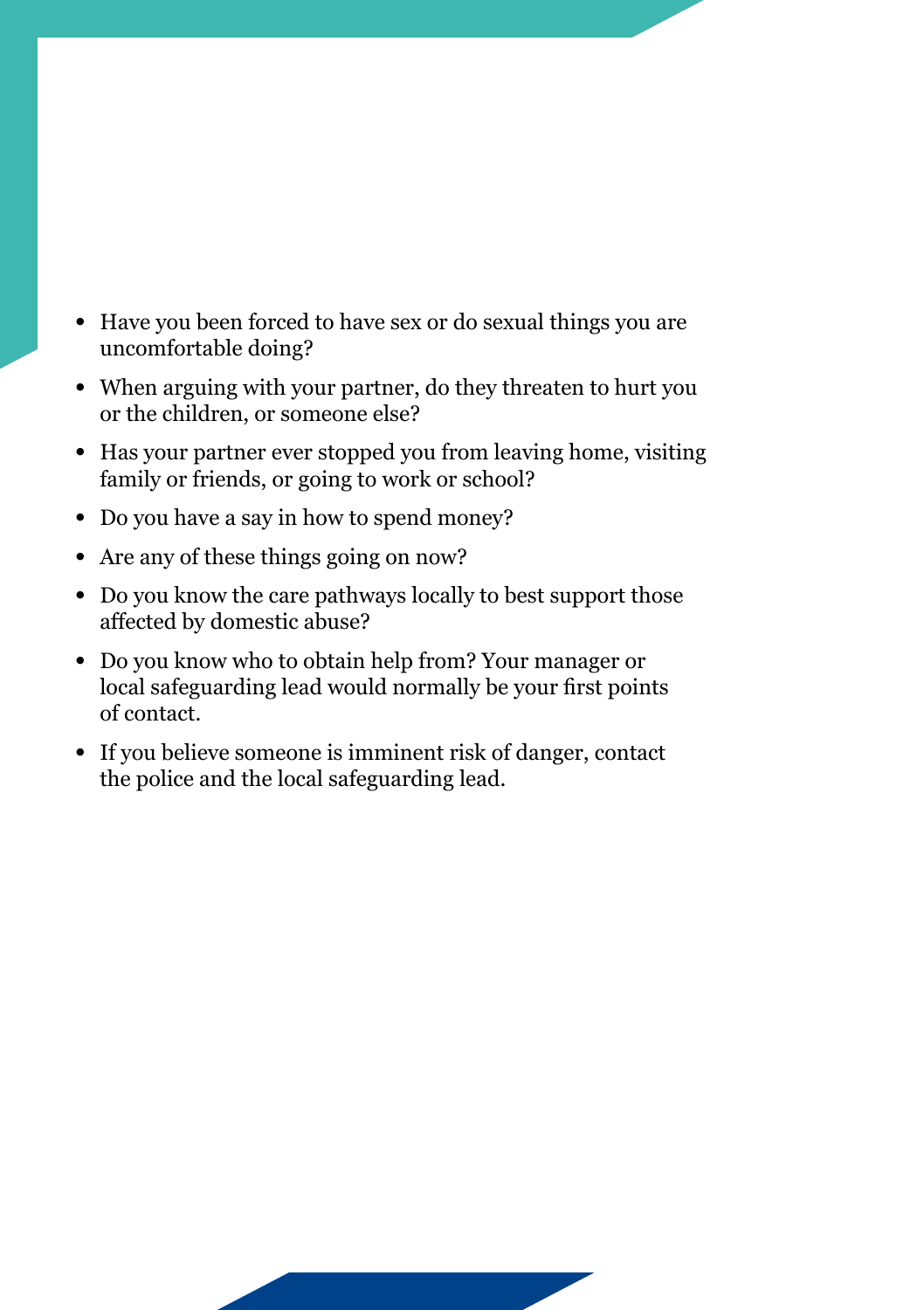### **If you believe someone is in imminent danger:**

Ensure safety planning is in place, taking into account the presence of the alleged perpetrator.

### **In England and Wales:**

- always contact the police and your local safeguarding lead/MARAC
- advise the individual of the proposed process, and assure them of the confidential nature of the MARAC process and that it will not be disclosed to the perpetrator
- the IDVA will contact them (providing consent has been obtained).

### **In Northern Ireland and Scotland**

always contact the police and your local safeguarding lead.

If you suspect someone is being abused in a non-urgent situation and/ or the person refuses consent for referral and/or support:

Ensure safety planning is in place, taking into account the presence of the suspected perpetrator.

Undertake a DASH (domestic abuse, stalking and honour-based violence) assessment or similar. www.safelives.org.uk/search/node/ DASH%20assessment

### **In England and Wales:**

- contact your local safeguarding lead/MARAC
- inform other health and social care professionals, eg, GP, health visitor or social worker.

DHSE (2017) Domestic abuse: a resource for health professionals. www.gov.uk/government/ publications/domestic-abuse-aresource-for-health-professionals

**In Northern Ireland** see Department of Health, Social Services and Public Safety and Department of Justice (2016) *Stopping domestic and sexual violence and abuse in Northern Ireland*  www.health-ni.gov.uk/publications/ stopping-domestic-and-sexualviolence-and-abuse-northernireland-strategy

**In Scotland**, NHS Scotland Guidance available at www.healthscotland.scot/healthtopics/gender-based-violence/ domestic-abuse or check local health board guidance